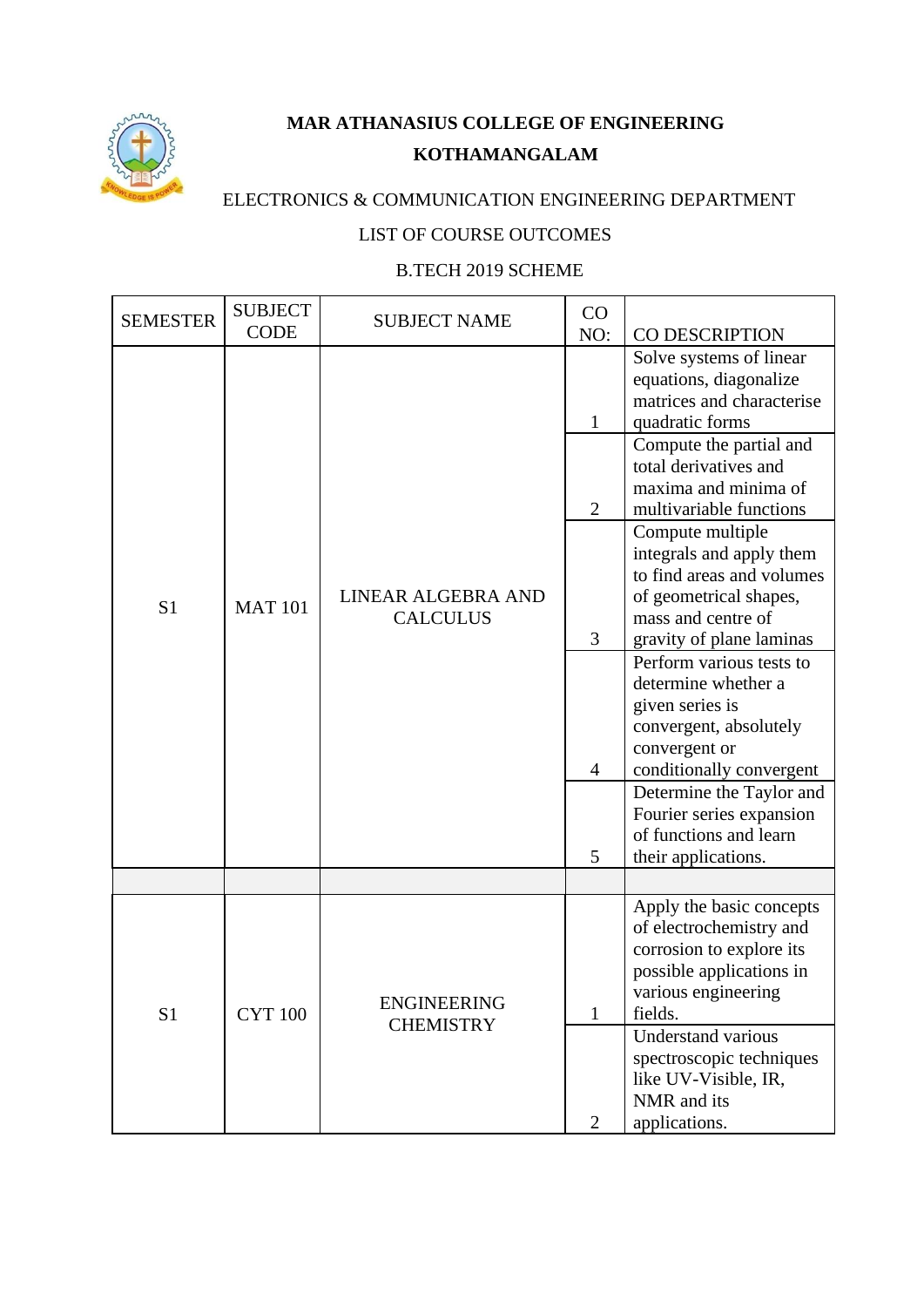|                |               |                                                                       | 3              | Apply the knowledge of<br>analytical method for<br>characterizing a chemical<br>mixture or a compound.<br>Understand the basic<br>concept of SEM for<br>surface characterisation<br>of<br>nanomaterials.<br>Learn about the basics of |
|----------------|---------------|-----------------------------------------------------------------------|----------------|---------------------------------------------------------------------------------------------------------------------------------------------------------------------------------------------------------------------------------------|
|                |               |                                                                       | 4              | stereochemistry and its<br>application. Apply the<br>knowledge of conducting<br>polymers and advanced<br>polymers in engineering.                                                                                                     |
|                |               |                                                                       | 5              | Study various types of<br>water treatment methods<br>to develop skills for<br>treating wastewater.                                                                                                                                    |
|                |               |                                                                       |                | Recall principles and                                                                                                                                                                                                                 |
|                | <b>EST100</b> | <b>ENGINEERING</b><br><b>MECHANICS</b>                                | 1              | theorems related to rigid<br>body mechanics                                                                                                                                                                                           |
|                |               |                                                                       | $\overline{2}$ | Identify and describe the<br>components of system of<br>forces acting on the rigid<br>body                                                                                                                                            |
| S <sub>1</sub> |               |                                                                       | 3              | Apply the conditions of<br>equilibrium to various<br>practical problems<br>involving different force<br>system.                                                                                                                       |
|                |               |                                                                       |                | Choose appropriate<br>theorems, principles or<br>formulae to solve                                                                                                                                                                    |
|                |               |                                                                       | $\overline{4}$ | problems of mechanics.<br>Solve problems involving                                                                                                                                                                                    |
|                |               |                                                                       | 5              | rigid bodies, applying the<br>properties of distributed<br>areas and masses                                                                                                                                                           |
|                |               |                                                                       |                | Recall the role of civil                                                                                                                                                                                                              |
| S <sub>1</sub> | <b>EST120</b> | <b>BASICS OF CIVIL AND</b><br><b>MECHANICAL</b><br><b>ENGINEERING</b> | $\mathbf{1}$   | engineer in society and to<br>relate the various<br>disciplines of Civil<br>Engineering.                                                                                                                                              |
|                |               |                                                                       | $\overline{2}$ | Explain different types of<br>buildings, building<br>components, building                                                                                                                                                             |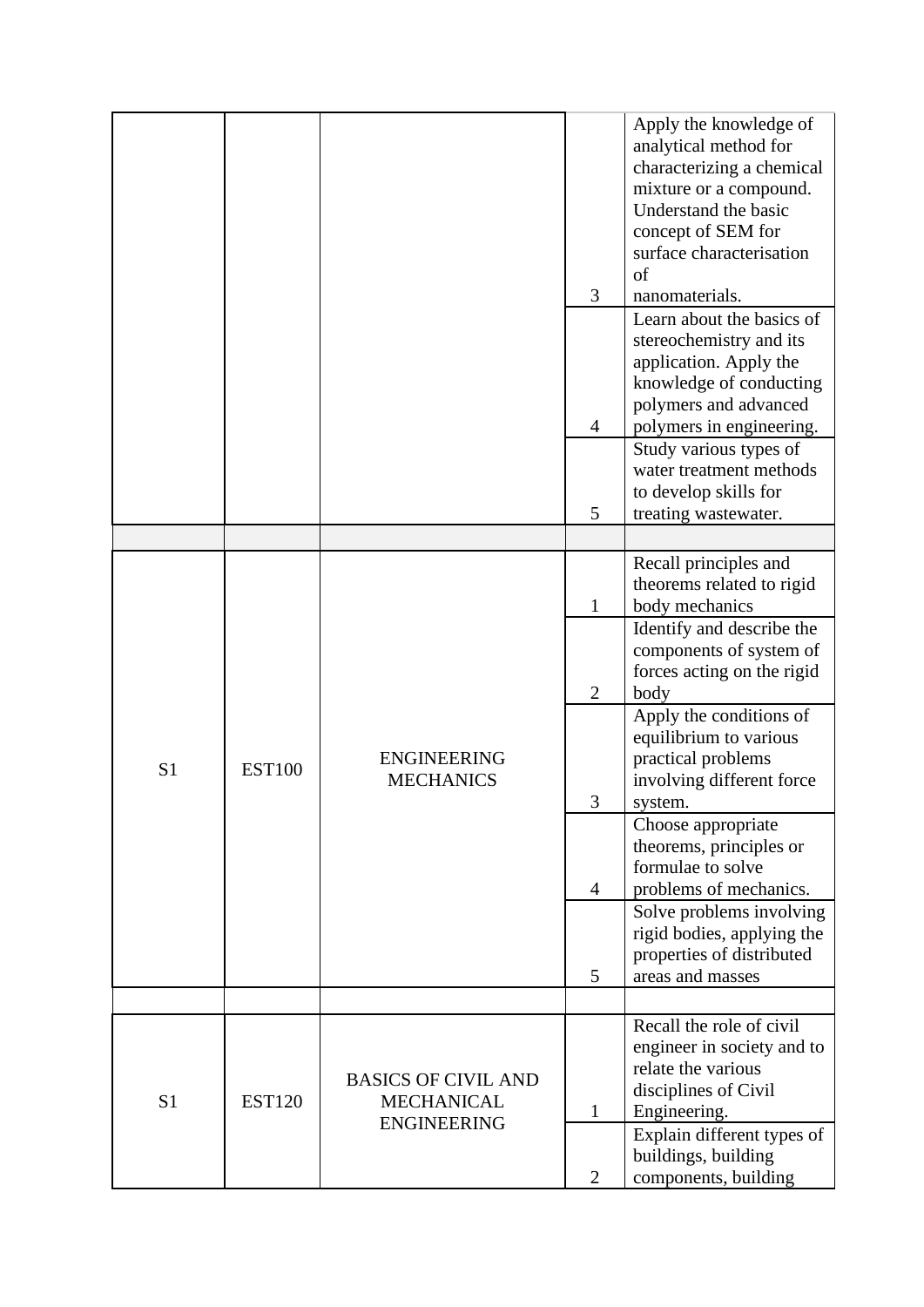|  |                | materials and building                                |
|--|----------------|-------------------------------------------------------|
|  |                | construction                                          |
|  |                |                                                       |
|  |                | Describe the importance,<br>objectives and principles |
|  | 3              | of surveying.                                         |
|  |                | Summarise the basic                                   |
|  |                | infrastructure services                               |
|  |                | MEP, HVAC, elevators,                                 |
|  | $\overline{4}$ | escalators and ramps                                  |
|  |                | Discuss the Materials,                                |
|  |                | energy systems, water                                 |
|  |                | management and                                        |
|  |                | environment for green                                 |
|  | 5              | buildings.                                            |
|  |                | Analyse thermodynamic                                 |
|  |                | cycles and calculate its                              |
|  | 6              | efficiency                                            |
|  |                | Illustrate the working and                            |
|  | $\tau$         | features of IC Engines                                |
|  |                | Explain the basic                                     |
|  |                | principles of                                         |
|  |                | Refrigeration and Air                                 |
|  | 8              | Conditioning                                          |
|  |                | Describe the working of                               |
|  | 9              | hydraulic machines                                    |
|  |                | Explain the working of                                |
|  |                | power transmission                                    |
|  | 10             | elements                                              |
|  |                | Describe the basic                                    |
|  |                | manufacturing, metal                                  |
|  |                | joining and machining                                 |
|  | 11             | processes                                             |

|                |               |                    |                             | Define and Identify<br>different life skills<br>required in personal and<br>professional life                     |
|----------------|---------------|--------------------|-----------------------------|-------------------------------------------------------------------------------------------------------------------|
| S <sub>1</sub> | <b>HUT101</b> | <b>LIFE SKILLS</b> | $\mathcal{D}_{\mathcal{L}}$ | Develop an awareness of<br>the self and apply well-<br>defined techniques to<br>cope with emotions and<br>stress. |
|                |               |                    | 3                           | Explain the basic<br>mechanics of effective<br>communication and<br>demonstrate these<br>through presentations.   |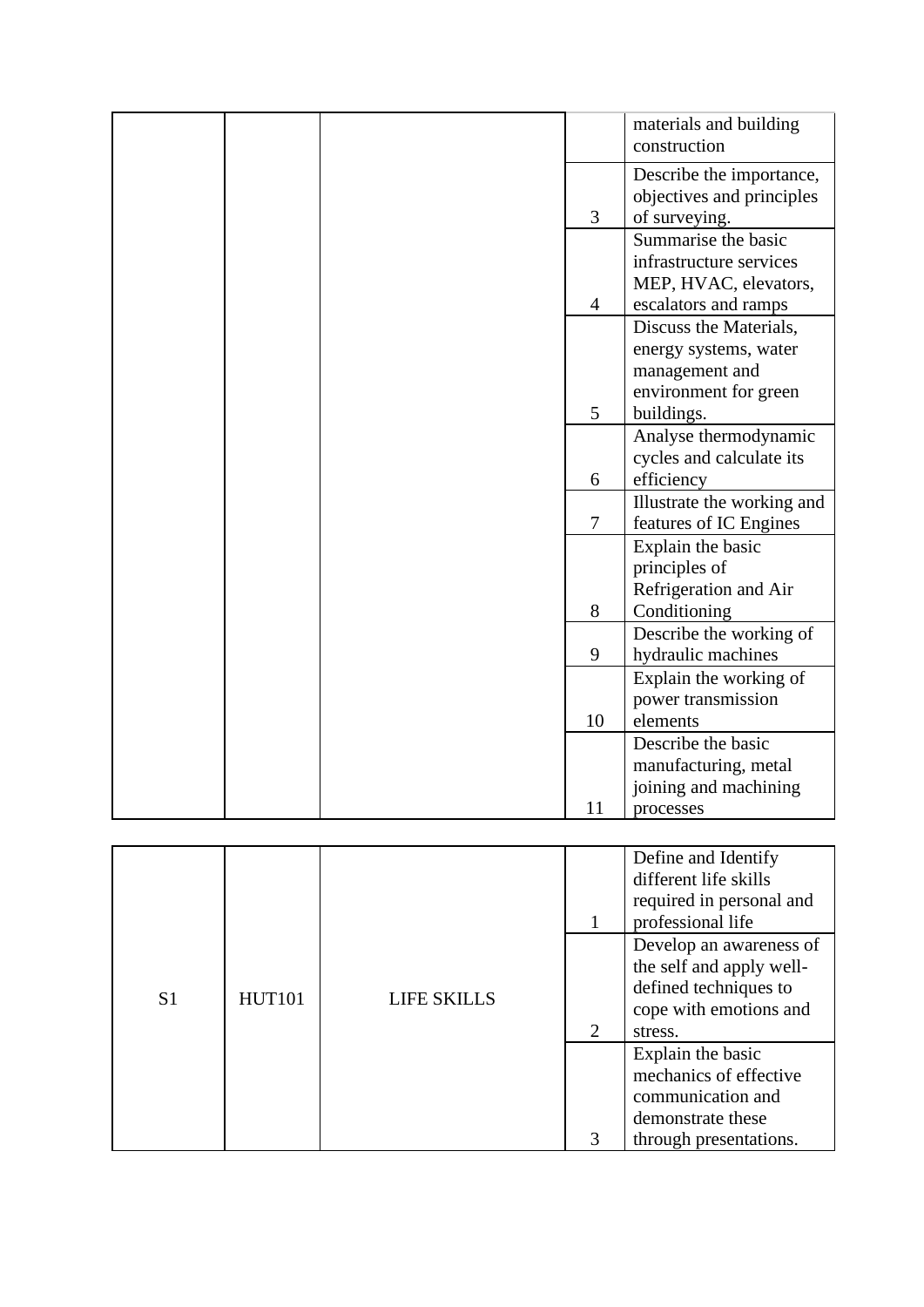|  | 4 | Take part in group<br>discussions                                                      |
|--|---|----------------------------------------------------------------------------------------|
|  |   | Use appropriate thinking<br>and problem solving<br>techniques to solve new<br>problems |
|  |   | Understand the basics of<br>teamwork and leadership                                    |

|                |               |                      |                | Understand and practice                     |
|----------------|---------------|----------------------|----------------|---------------------------------------------|
|                |               |                      |                | different techniques of                     |
|                |               |                      |                | quantitative chemical                       |
|                |               |                      |                | analysis to generate                        |
|                |               |                      |                | experimental skills and                     |
|                |               |                      |                | apply these skills to                       |
|                |               |                      | $\mathbf{1}$   | various analyses                            |
|                |               |                      |                | Develop skills relevant to                  |
|                |               |                      |                | synthesize organic                          |
|                |               |                      |                | polymers and acquire the                    |
|                |               |                      |                | practical skill to use TLC                  |
|                |               |                      |                | for the identification of                   |
|                |               |                      | $\overline{2}$ | drugs                                       |
|                |               |                      |                | Develop the ability to                      |
|                |               |                      |                | understand and explain                      |
|                |               |                      |                | the use of modern                           |
|                |               |                      |                | spectroscopic techniques                    |
|                |               |                      |                | for analysing and                           |
|                |               |                      |                | interpreting the IR                         |
| S <sub>1</sub> | <b>CYL120</b> | <b>ENGINEERING</b>   |                | spectra and NMR spectra                     |
|                |               | <b>CHEMISTRY LAB</b> |                | of some organic                             |
|                |               |                      | 3              | compounds                                   |
|                |               |                      |                | Acquire the ability to                      |
|                |               |                      |                | understand, explain and<br>use instrumental |
|                |               |                      |                | techniques for chemical                     |
|                |               |                      | $\overline{4}$ | analysis                                    |
|                |               |                      |                | Learn to design and carry                   |
|                |               |                      |                | out scientific experiments                  |
|                |               |                      |                | as well as accurately                       |
|                |               |                      |                | record and analyze the                      |
|                |               |                      |                | results of such                             |
|                |               |                      | 5              | experiments                                 |
|                |               |                      |                | Function as a member of                     |
|                |               |                      |                | a team, communicate                         |
|                |               |                      |                | effectively and engage in                   |
|                |               |                      |                | further learning. Also                      |
|                |               |                      |                | understand how                              |
|                |               |                      |                | chemistry addresses                         |
|                |               |                      | 6              | social, economical and                      |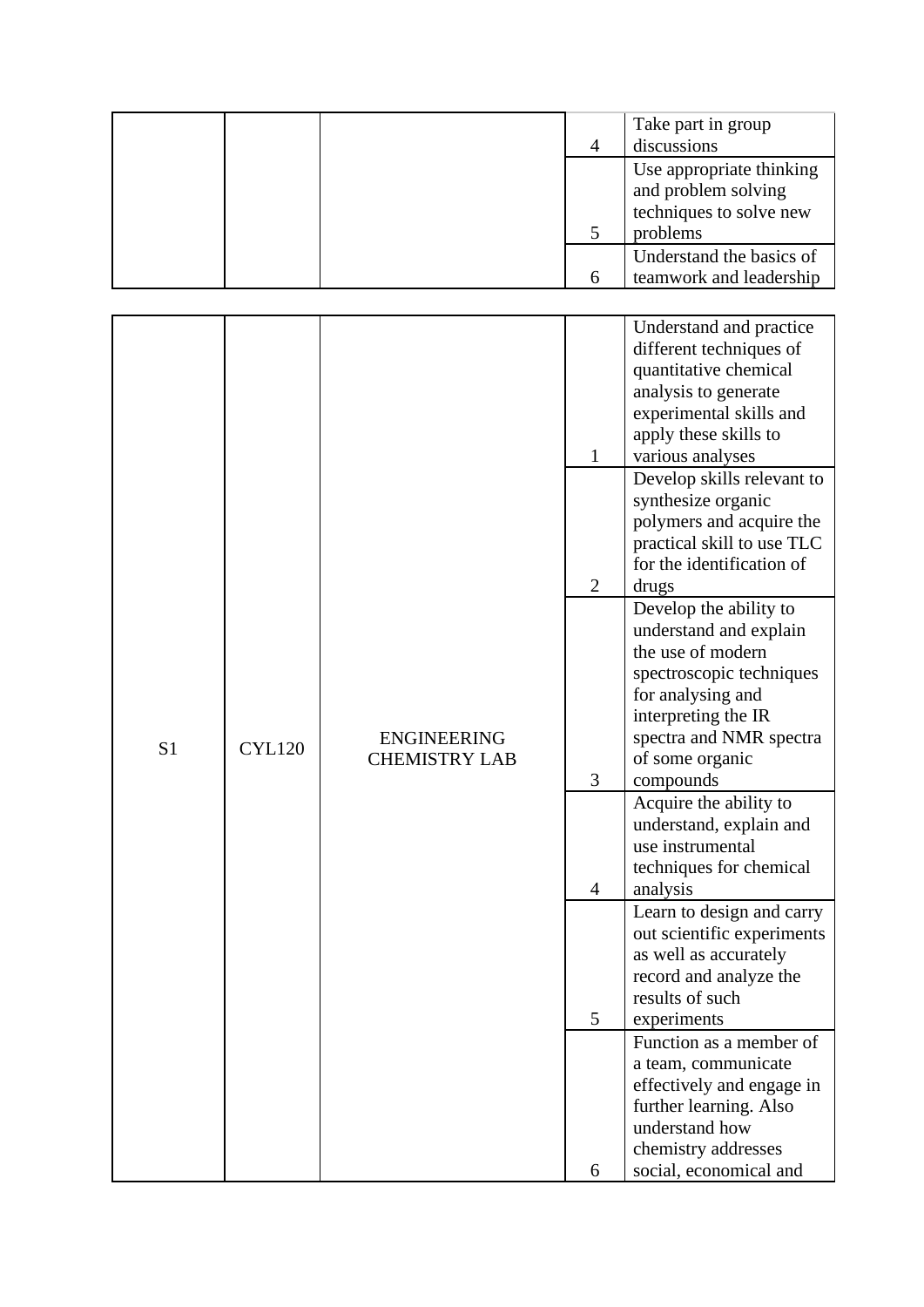|  | environmental problems<br>and why it is an integral<br>part of curriculum |
|--|---------------------------------------------------------------------------|
|--|---------------------------------------------------------------------------|

|                |               |                    |                | Name different devices      |
|----------------|---------------|--------------------|----------------|-----------------------------|
|                |               |                    |                | and tools used for civil    |
|                |               |                    |                | engineering                 |
|                |               |                    | $\mathbf{1}$   | measurements                |
|                |               |                    |                | Explain the use of          |
|                |               |                    |                | various tools and devices   |
|                |               |                    |                | for various field           |
|                |               |                    | $\overline{2}$ | measurements                |
|                |               |                    |                | Demonstrate the steps       |
|                |               |                    |                | involved in basic civil     |
|                |               |                    |                | engineering activities like |
|                |               |                    |                | plot                        |
|                |               |                    |                | measurement, setting out    |
|                |               |                    |                | operation, evaluating the   |
|                |               |                    |                | natural profile of land,    |
|                |               |                    |                | plumbing                    |
| S <sub>1</sub> | <b>ESL120</b> | <b>CIVIL AND</b>   |                | and undertaking simple      |
|                |               | MECHANICALWORKSHOP | 3              | construction work.          |
|                |               |                    |                | Choose materials and        |
|                |               |                    |                | methods required for        |
|                |               |                    |                | basic civil engineering     |
|                |               |                    |                | activities like field       |
|                |               |                    |                | measurements, masonry       |
|                |               |                    | 4              | work and plumbing.          |
|                |               |                    |                | Compare different           |
|                |               |                    |                | techniques and devices      |
|                |               |                    |                | used in civil engineering   |
|                |               |                    | 5              | measurements                |
|                |               |                    |                | <b>Identify Basic</b>       |
|                |               |                    |                | Mechanical workshop         |
|                |               |                    |                | operations in accordance    |
|                |               |                    |                | with the material and       |
|                |               |                    | 6              | objects                     |

|                |                | <b>VECTOR CALCULUS,</b>                                        | Apply the concept of<br>vector functions and<br>learn to work with<br>conservative vector field            |
|----------------|----------------|----------------------------------------------------------------|------------------------------------------------------------------------------------------------------------|
| S <sub>2</sub> | <b>MAT 102</b> | <b>DIFFERENTIAL</b><br><b>EQUATIONS AND</b><br><b>CALCULUS</b> | Apply computing<br>integrals of scalar and<br>vector field over surfaces<br>in three-dimensional<br>space. |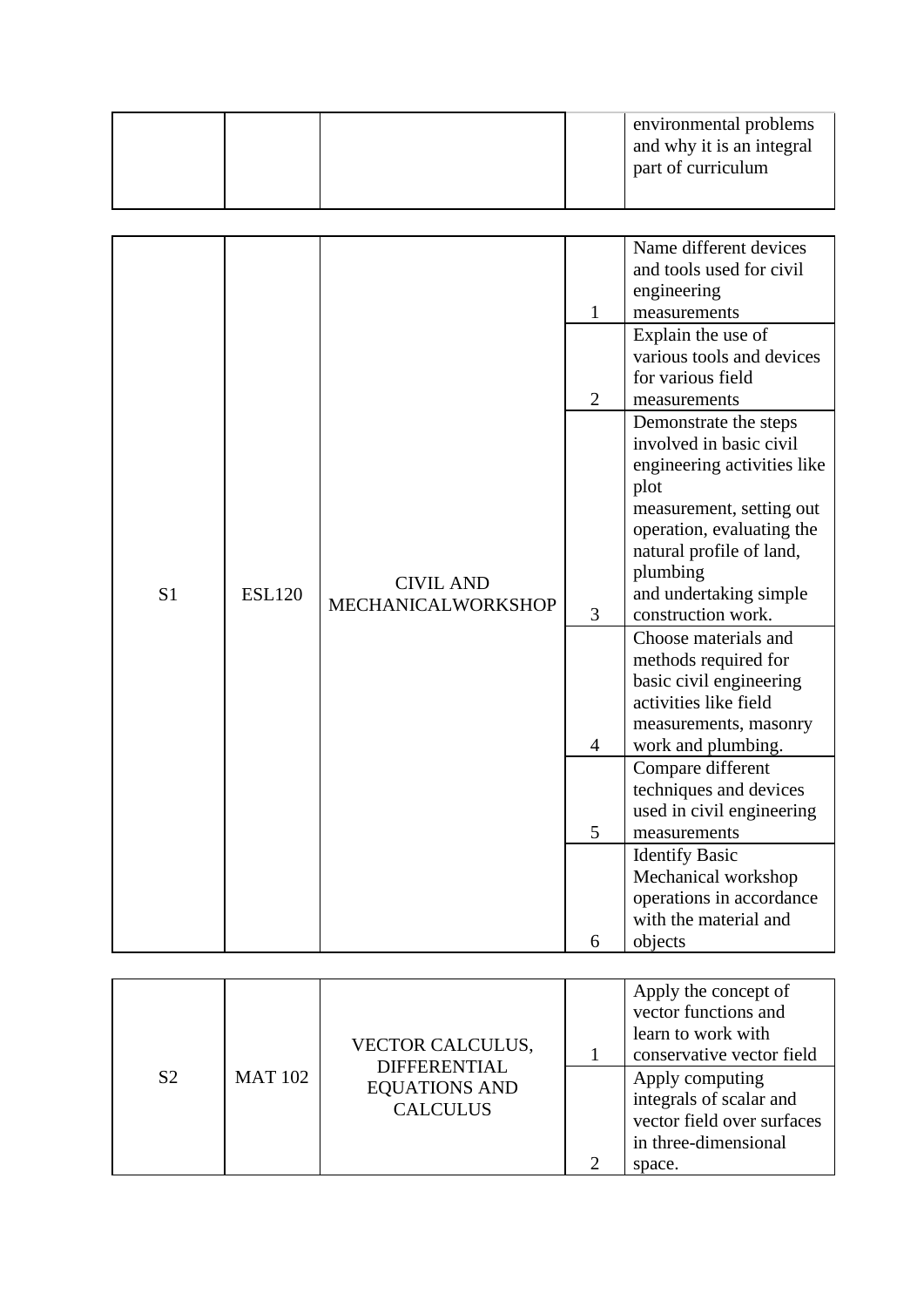|  | 3 | Solve homogeneous and<br>non-homogeneous linear<br>differential equation with<br>constant coefficients |
|--|---|--------------------------------------------------------------------------------------------------------|
|  | 4 | <b>Apply Laplace</b><br>transforms to solve<br>physical problems arising<br>in engineering             |
|  |   | Apply Fourier transforms<br>to solve physical<br>problems arising in<br>engineering                    |

|                |                |                              |                | Compute the quantitative                              |
|----------------|----------------|------------------------------|----------------|-------------------------------------------------------|
|                |                |                              |                | aspects of waves and                                  |
|                |                |                              |                | oscillations in                                       |
|                |                |                              | $\mathbf{1}$   | engineering systems.                                  |
|                |                |                              |                | Apply the interaction of                              |
|                |                |                              |                | light with matter through                             |
|                |                |                              |                | interference, diffraction                             |
|                |                |                              |                | and identify these                                    |
|                |                |                              |                | phenomena in different                                |
|                |                |                              |                | natural optical processes                             |
|                |                |                              | $\mathbf{2}$   | and optical instruments.                              |
|                |                |                              |                | Analyze the behaviour of                              |
|                |                |                              |                | matter in the atomic and                              |
|                |                |                              |                | subatomic level through                               |
|                |                |                              |                | the principles of quantum                             |
| S <sub>2</sub> | <b>PHT 100</b> | <b>ENGINEERING PHYSICS A</b> |                | mechanics to perceive the<br>microscopic processes in |
|                |                |                              | 3              | electronic devices.                                   |
|                |                |                              |                | Classify the properties of                            |
|                |                |                              |                | magnetic materials and                                |
|                |                |                              |                | apply vector calculus to                              |
|                |                |                              |                | static magnetic fields and                            |
|                |                |                              |                | use Maxwell's equations                               |
|                |                |                              |                | to diverse engineering                                |
|                |                |                              | $\overline{4}$ | problems                                              |
|                |                |                              |                | Analyze the principles                                |
|                |                |                              |                | behind various                                        |
|                |                |                              |                | superconducting                                       |
|                |                |                              |                | applications, explain the                             |
|                |                |                              |                | working of                                            |
|                |                |                              |                | solid state lighting                                  |
|                |                |                              |                | devices and fibre optic                               |
|                |                |                              | 5              | communication system                                  |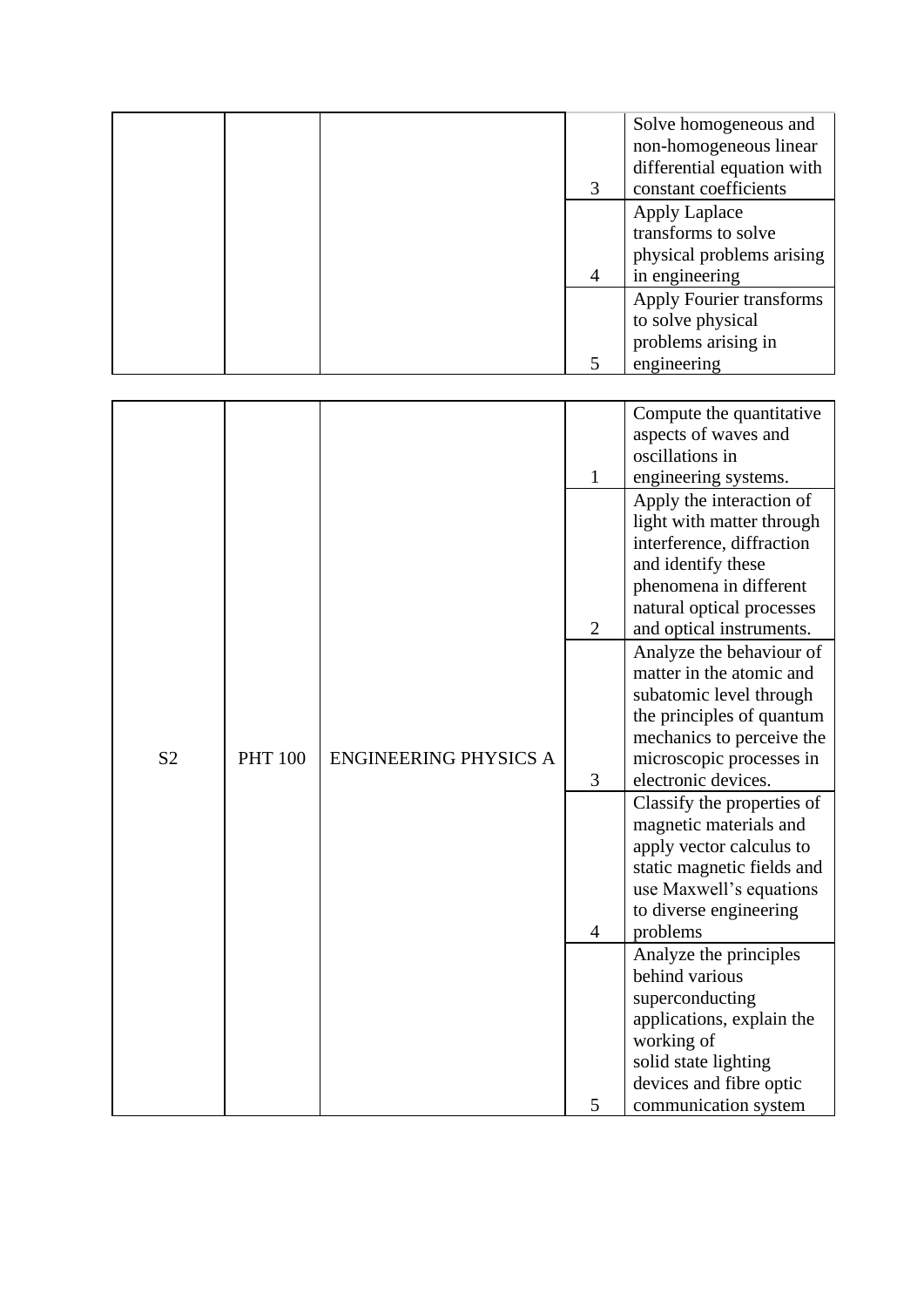|                |               |                             |                | Draw the projection of    |
|----------------|---------------|-----------------------------|----------------|---------------------------|
|                |               |                             |                | points and lines located  |
|                |               |                             | 1              | in different quadrants    |
|                |               |                             |                | Prepare multiview         |
|                |               |                             |                | orthographic projections  |
|                |               |                             |                | of objects by visualizing |
|                |               |                             |                | them in different         |
|                |               |                             | $\overline{2}$ | positions                 |
|                |               |                             |                | Draw sectional views and  |
|                |               |                             |                | develop surfaces of a     |
|                |               |                             | 3              | given object              |
|                |               |                             |                | Prepare pictorial         |
| S <sub>2</sub> | <b>EST110</b> | <b>ENGINEERING GRAPHICS</b> |                | drawings using the        |
|                |               |                             |                | principles of isometric   |
|                |               |                             |                | and perspective           |
|                |               |                             |                | projections to visualize  |
|                |               |                             |                | objects in three          |
|                |               |                             | 4              | dimensions.               |
|                |               |                             |                | Convert 3D views to       |
|                |               |                             |                | orthographic views and    |
|                |               |                             | 5              | vice versa                |
|                |               |                             |                | Obtain multiview          |
|                |               |                             |                | projections and solid     |
|                |               |                             |                | models of objects using   |
|                |               |                             | 6              | CAD tools                 |

|                |                |                                                                             | 1 | Apply fundamental<br>concepts and circuit laws<br>to solve simple DC<br>electric circuits                                          |
|----------------|----------------|-----------------------------------------------------------------------------|---|------------------------------------------------------------------------------------------------------------------------------------|
|                |                |                                                                             | 2 | Develop and solve<br>models of magnetic<br>circuits                                                                                |
| S <sub>2</sub> | <b>EST 130</b> | <b>BASICS OF ELECTRICAL</b><br><b>AND ELECTRONICS</b><br><b>ENGINEERING</b> | 3 | Apply the fundamental<br>laws of electrical<br>engineering to solve<br>simple ac circuits in<br>steady state.                      |
|                |                |                                                                             | 4 | describe the working of<br>various electronic<br>components and their<br>characteristics                                           |
|                |                |                                                                             | 5 | The working principle of<br>various electronic circuits<br>and outline the principle<br>of an electronic<br>instrumentation system |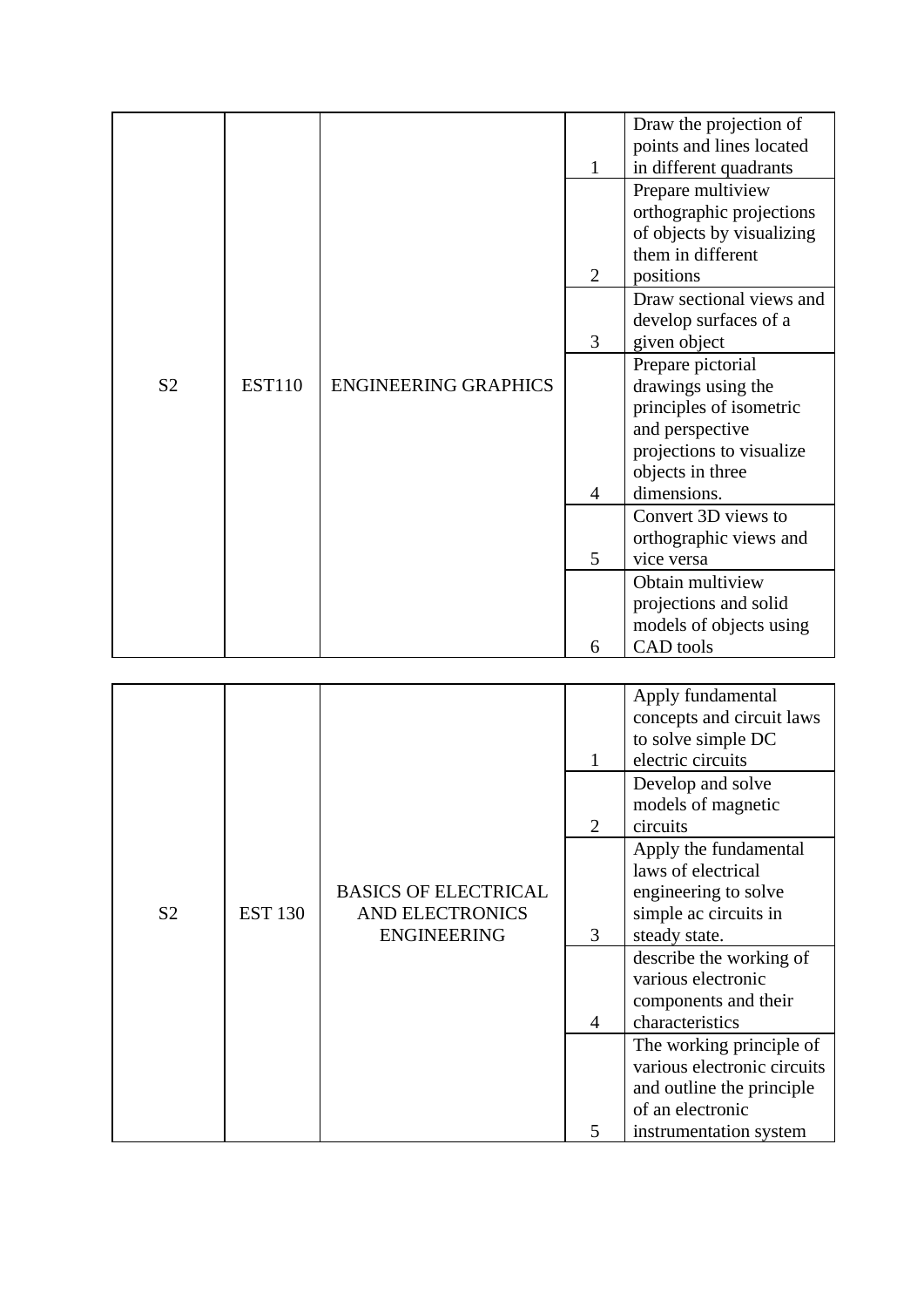|  | Explain the principle of<br>radio and cellular |
|--|------------------------------------------------|
|  | communication                                  |

|                |               |                                             | 1              | Develop vocabulary and<br>language skills relevant<br>to engineering as a<br>profession                |
|----------------|---------------|---------------------------------------------|----------------|--------------------------------------------------------------------------------------------------------|
|                |               |                                             | $\overline{2}$ | Analyse, interpret and<br>effectively summarize a<br>variety of textual content                        |
|                |               |                                             | 3              | Create effective technical<br>presentations                                                            |
| S <sub>2</sub> | <b>HUN102</b> | <b>PROFESSIONAL</b><br><b>COMMUNICATION</b> |                | Discuss a given<br>technical/non-technical<br>topic in a group setting<br>and arrive at                |
|                |               |                                             | 4              | generalizations/consensus                                                                              |
|                |               |                                             | 5              | Identify drawbacks in<br>listening patterns and<br>apply listening<br>techniques for specific<br>needs |
|                |               |                                             |                | Create professional and<br>technical documents that<br>are clear and adhering to                       |
|                |               |                                             | 6              | all the necessary<br>conventions                                                                       |

|                |               |                  |   | Analyze a computational<br>problem and develop an<br>algorithm/flowchart to<br>find its solution                                                                |
|----------------|---------------|------------------|---|-----------------------------------------------------------------------------------------------------------------------------------------------------------------|
| S <sub>2</sub> | <b>EST102</b> | PROGRAMMING IN C | 2 | Develop readable* $C$<br>programs with branching<br>and looping statements,<br>which uses<br>Arithmetic, Logical,<br><b>Relational or Bitwise</b><br>operators. |
|                |               |                  |   | Write readable C<br>programs with arrays,<br>structure or union for<br>storing the the data to be                                                               |
|                |               |                  | 3 | processed                                                                                                                                                       |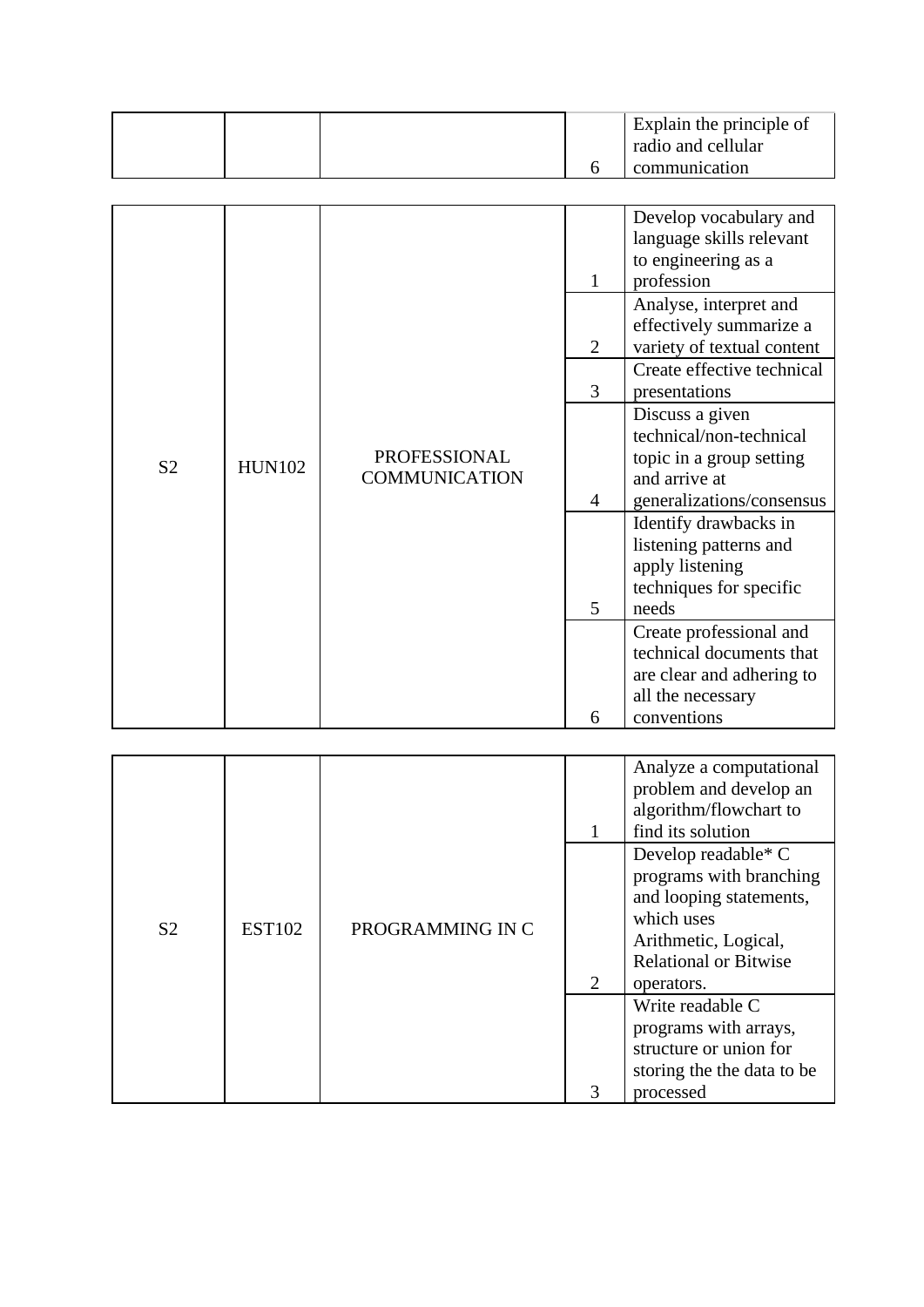|  |   | Divide a given            |
|--|---|---------------------------|
|  |   | computational problem     |
|  |   | into a number of modules  |
|  |   | and develop a readable    |
|  |   | multi-function C program  |
|  |   | by using recursion if     |
|  |   | required, to find the     |
|  |   | solution to the           |
|  | 4 | computational problem     |
|  |   | Write readable C          |
|  |   | programs which use        |
|  |   | pointers for array        |
|  |   | processing and parameter  |
|  | 5 | passing                   |
|  |   | Develop readable C        |
|  |   | programs with files for   |
|  |   | reading input and storing |
|  | 6 | output                    |

|                |                |                            |                | Apply modern<br>instruments like CRO,<br>strain gauge to measure<br>the basic physical<br>quantities<br>viz. frequency and                                           |
|----------------|----------------|----------------------------|----------------|----------------------------------------------------------------------------------------------------------------------------------------------------------------------|
|                |                |                            |                | amplitude of a wave<br>pattern, strain etc.<br>Carryout measurement of<br>wave pattern in a<br>stretched string and the<br>corresponding<br>frequency values using a |
|                |                |                            | $\mathbf{1}$   | Melde's string apparatus.                                                                                                                                            |
| S <sub>2</sub> | <b>PHL 120</b> | <b>ENGINEERING PHYSICS</b> |                | Determine the                                                                                                                                                        |
|                |                | <b>LAB</b>                 |                | wavelength of<br>monochromatic beam of                                                                                                                               |
|                |                |                            |                | light and thickness of                                                                                                                                               |
|                |                |                            |                | micro-thin object etc. by                                                                                                                                            |
|                |                |                            |                | forming Newton's rings                                                                                                                                               |
|                |                |                            |                | pattern and an air wedge                                                                                                                                             |
|                |                |                            | $\overline{2}$ | fringe pattern.                                                                                                                                                      |
|                |                |                            |                | Carryout the                                                                                                                                                         |
|                |                |                            |                | measurement of                                                                                                                                                       |
|                |                |                            |                | wavelength by diffraction<br>of plane transmission                                                                                                                   |
|                |                |                            |                | grating and the spectra                                                                                                                                              |
|                |                |                            |                | formed by a                                                                                                                                                          |
|                |                |                            |                | monochromatic beam of                                                                                                                                                |
|                |                |                            | 3              | light and a laser.                                                                                                                                                   |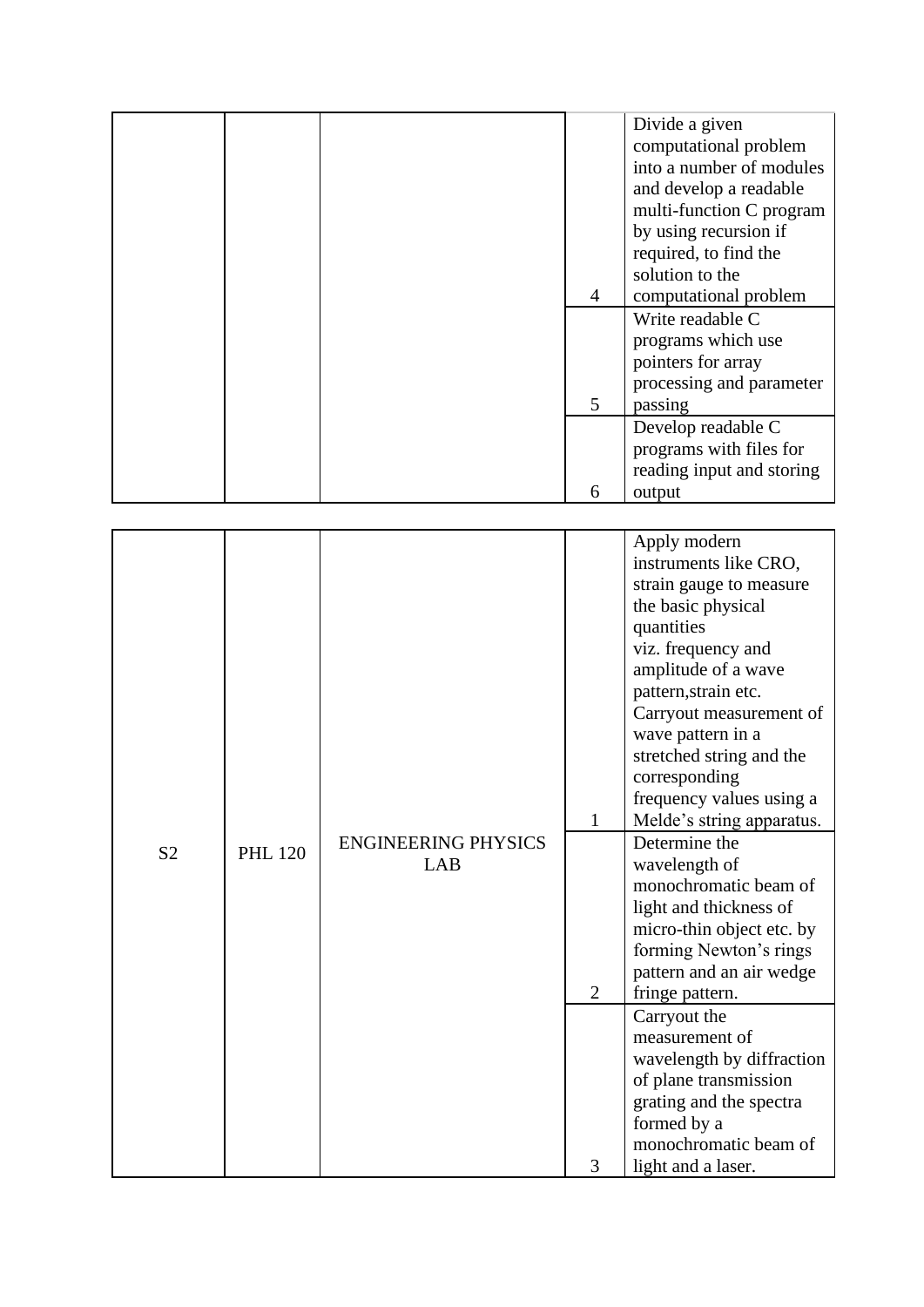| Determine the                                                                |  |
|------------------------------------------------------------------------------|--|
| wavelength of a laser                                                        |  |
| beam using the plane                                                         |  |
| transmission grating.                                                        |  |
| Measurement of                                                               |  |
|                                                                              |  |
| numerical aperture of an                                                     |  |
| optic fibre and evaluate                                                     |  |
| the properties of a solar                                                    |  |
| cell and LED through                                                         |  |
| itsI-Vcharacteristics.<br>$\overline{4}$                                     |  |
| Determine the velocity of                                                    |  |
| ultrasonic waves in liquid                                                   |  |
| using ultrasonic                                                             |  |
| diffractometer.Compare                                                       |  |
| the magnetic moment of                                                       |  |
| various magnets and                                                          |  |
| determine the magnetic                                                       |  |
| flux density using                                                           |  |
| deflection/vibration                                                         |  |
| 5<br>Magnetometer.                                                           |  |
|                                                                              |  |
| Demonstrate safety                                                           |  |
| measures against electric                                                    |  |
| shocks.<br>1                                                                 |  |
| Identify the tools used for                                                  |  |
| electrical wiring,                                                           |  |
| electrical accessories,                                                      |  |
| wires, cables, batteries                                                     |  |
| $\overline{2}$                                                               |  |
| and standard symbols.                                                        |  |
| Develop the connection                                                       |  |
| diagram, identify the                                                        |  |
| suitable accessories and<br>ELECTRICAL &                                     |  |
| materials necessary<br>S <sub>2</sub><br><b>ESL130</b><br><b>ELECTRONICS</b> |  |
| for wiring simple lighting<br><b>WORKSHOP</b>                                |  |
| circuits for domestic                                                        |  |
| 3<br>buildings.                                                              |  |
| Identify and test various                                                    |  |
| electronic components<br>$\overline{4}$                                      |  |
| Draw circuit schematics                                                      |  |
| 5<br>with EDA tools                                                          |  |
| Assemble and test                                                            |  |
| electronic circuits on                                                       |  |
|                                                                              |  |
|                                                                              |  |
| boards<br>6<br>Work in a team with                                           |  |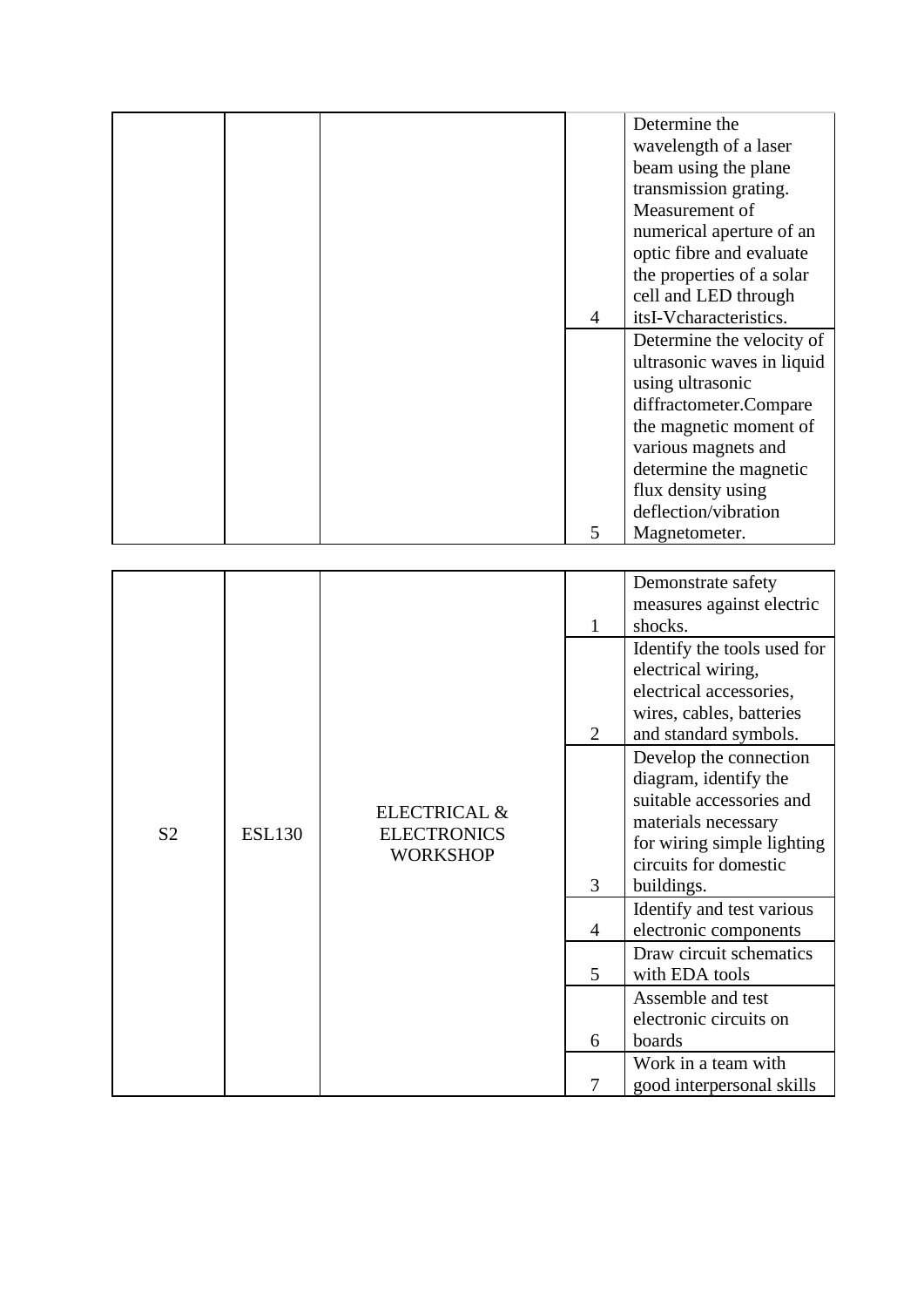|                |               |                            | $\mathbf{1}$   | Apply Fermi-Dirac Distribution<br>function and Compute carrier<br>concentration at<br>equilibrium and the parameters<br>associated with generation,<br>recombination and transport |
|----------------|---------------|----------------------------|----------------|------------------------------------------------------------------------------------------------------------------------------------------------------------------------------------|
| S <sub>3</sub> | <b>ECT201</b> | <b>SOLID STATE DEVICES</b> | $\overline{2}$ | mechanism<br>Explain drift and diffusion currents in<br>extrinsic semiconductors and Compute<br>current<br>density due to these effects.                                           |
|                |               |                            | 3              | Define the current components and<br>derive the current equation in a pn<br>junction diode and bipolar junction<br>transistor.                                                     |
|                |               |                            | $\overline{4}$ | Explain the basic MOS physics and<br>derive the expressions for drain current<br>in linear and<br>saturation regions.<br>Discuss scaling of MOSFETs and short                      |
|                |               |                            | 5              | channel effects.                                                                                                                                                                   |
|                |               |                            | $\mathbf{1}$   | Explain the elements of digital system<br>abstractions such as digital<br>representations of information, digital<br>logic and Boolean algebra                                     |

|                |                |                             |                | rogie and Boorean argebra                                                                                                    |
|----------------|----------------|-----------------------------|----------------|------------------------------------------------------------------------------------------------------------------------------|
|                |                |                             | $\overline{2}$ | Create an implementation of a<br>combinational logic function described<br>by a truth table<br>using and/or/inv gates/ muxes |
| S <sub>3</sub> | <b>ECT 203</b> | <b>LOGIC CIRCUIT DESIGN</b> | 3              | Compare different types of logic<br>families with respect to performance<br>and efficiency                                   |
|                |                |                             | $\overline{4}$ | Design a sequential logic circuit using<br>the basic building blocks like flip-flops                                         |
|                |                |                             | 5              | Design and analyze combinational and<br>sequential logic circuits through gate<br>level<br>Verilog models                    |

| <b>ECT205</b> | NETWORK THEORY | Apply Mesh / Node analysis or Network<br>Theorems to obtain steady state<br>response of<br>the linear time invariant networks. |
|---------------|----------------|--------------------------------------------------------------------------------------------------------------------------------|
|               |                | Apply Laplace Transforms to determine<br>the transient behaviour of RLC<br>networks.                                           |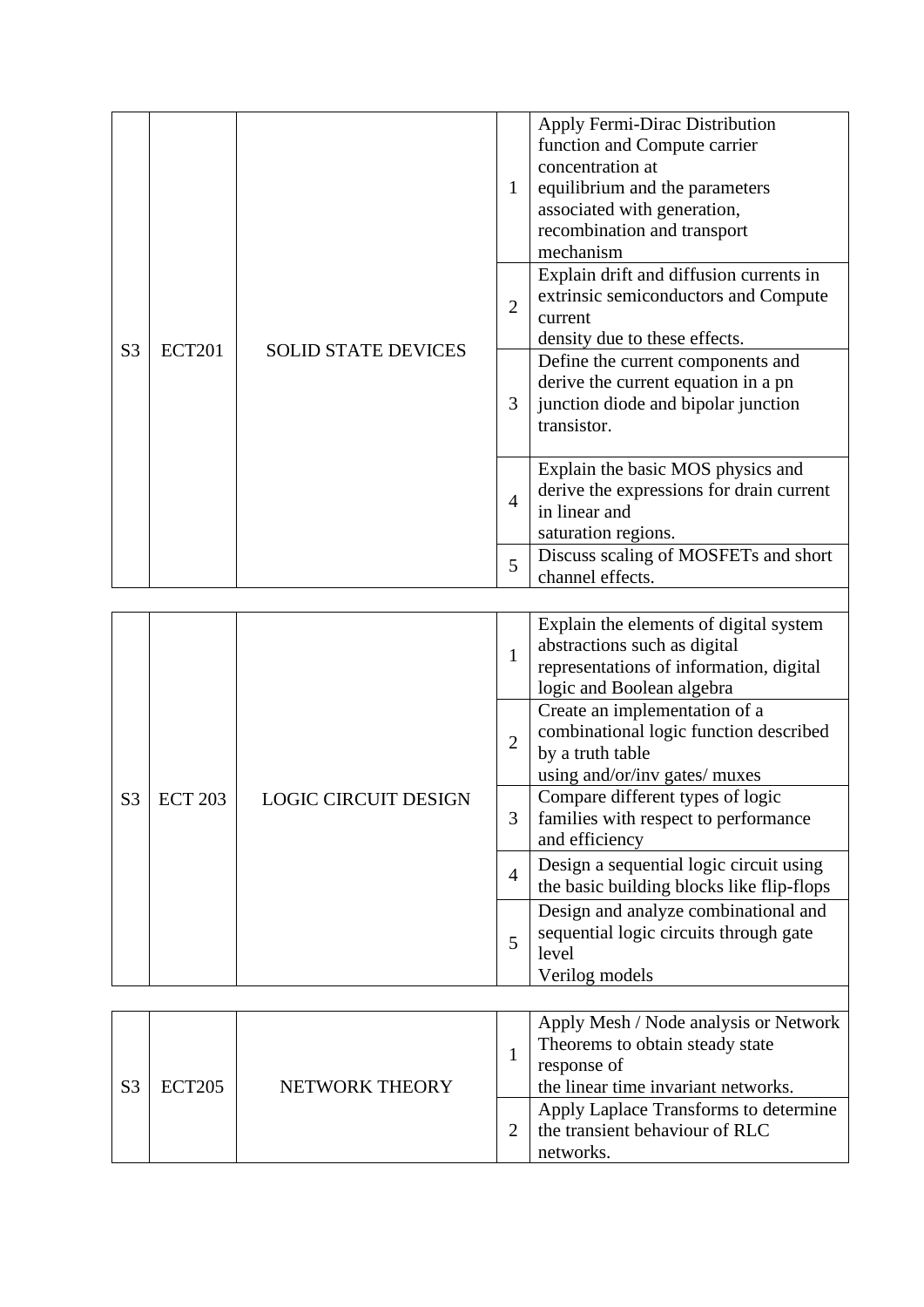|  |  | Apply Network functions and Network<br>Parameters to analyse the single port<br>and two<br>port networks. |
|--|--|-----------------------------------------------------------------------------------------------------------|
|  |  |                                                                                                           |
|  |  | Explain the different concepts and<br>principles involved in design                                       |

|                |                |                    | principles involved in design          |
|----------------|----------------|--------------------|----------------------------------------|
|                |                |                    | engineering.                           |
|                |                | <b>DESIGN AND</b>  | Apply design thinking while learning   |
| S <sub>3</sub> | <b>EST 200</b> | <b>ENGINEERING</b> | and practicing engineering.            |
|                |                |                    | Develop innovative, reliable,          |
|                |                |                    | sustainable and economically viable    |
|                |                |                    | designs                                |
|                |                |                    | incorporating knowledge in engineering |

|                |               |                                          | $\mathbf{1}$ | Understand the relevance and the<br>concept of sustainability and the global<br>initiatives in this<br>direction<br>Explain the different types of<br>environmental pollution problems and<br>$\overline{2}$<br>their sustainable<br>solutions<br>Discuss the environmental regulations<br>3<br>and standards<br>Outline the concepts related to<br>conventional and non-conventional<br>$\overline{4}$<br>energy<br>Demonstrate the broad perspective of<br>sustainable practices by utilizing |
|----------------|---------------|------------------------------------------|--------------|-------------------------------------------------------------------------------------------------------------------------------------------------------------------------------------------------------------------------------------------------------------------------------------------------------------------------------------------------------------------------------------------------------------------------------------------------------------------------------------------------|
|                |               |                                          |              |                                                                                                                                                                                                                                                                                                                                                                                                                                                                                                 |
| S <sub>3</sub> | <b>MCN201</b> | <b>SUSTAINABLE</b><br><b>ENGINEERING</b> |              |                                                                                                                                                                                                                                                                                                                                                                                                                                                                                                 |
|                |               |                                          |              |                                                                                                                                                                                                                                                                                                                                                                                                                                                                                                 |
|                |               |                                          | 5            | engineering<br>knowledge and principles                                                                                                                                                                                                                                                                                                                                                                                                                                                         |

|                |                |                                                  | 1                                                   | Describe the needs and requirements of<br>scientific computing and to<br>familiarize one programming language<br>for scientific computing and<br>data visualization.<br>Approximate an array/matrix with<br>$\overline{2}$<br>matrix decomposition.<br>Implement numerical integration and<br>3 |  |
|----------------|----------------|--------------------------------------------------|-----------------------------------------------------|-------------------------------------------------------------------------------------------------------------------------------------------------------------------------------------------------------------------------------------------------------------------------------------------------|--|
|                |                |                                                  |                                                     |                                                                                                                                                                                                                                                                                                 |  |
| S <sub>3</sub> | <b>ECL 201</b> | <b>SCIENTIFIC COMPUTING</b><br><b>LABORATORY</b> |                                                     | differentiation.<br>Solve ordinary differential equations for<br>$\overline{4}$<br>engineering applications                                                                                                                                                                                     |  |
|                |                |                                                  |                                                     |                                                                                                                                                                                                                                                                                                 |  |
|                |                |                                                  | Compute with exported data from<br>5<br>instruments |                                                                                                                                                                                                                                                                                                 |  |
|                |                |                                                  | 6                                                   | Realize how periodic functions are<br>constituted by sinusoids                                                                                                                                                                                                                                  |  |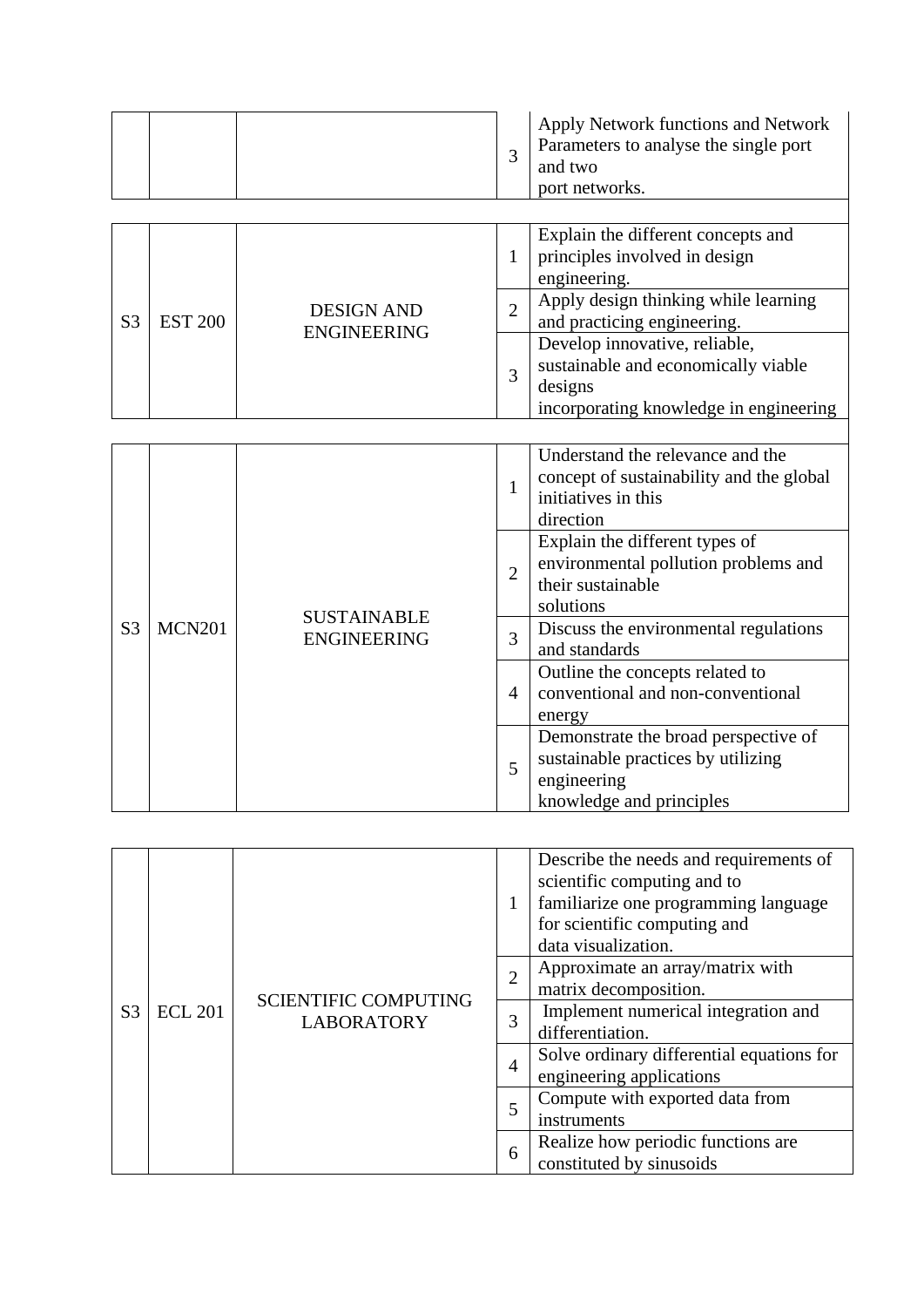|  |  | Simulate random processes and<br>understand their statistics. |
|--|--|---------------------------------------------------------------|
|  |  |                                                               |

|                |                |                         |                | Design and demonstrate the functioning                                                            |
|----------------|----------------|-------------------------|----------------|---------------------------------------------------------------------------------------------------|
|                |                |                         | 1              | of various combinational and sequential<br>circuits using Ics                                     |
| S <sub>3</sub> | <b>ECL 203</b> | <b>LOGIC DESIGN LAB</b> | $\overline{2}$ | Apply an industry compatible hardware<br>description language to implement<br>digital<br>circuits |
|                |                |                         |                |                                                                                                   |
|                |                |                         | 3              | Implement digital circuis on FPGA<br>boards and connect external hardware to<br>the<br>boards     |
|                |                |                         | $\overline{4}$ | Function effectively as an individual and<br>in a team to accomplish the given task               |

|                |                |                                                          | 1              | Understand the concept, properties and<br>important models of discrete random<br>variables<br>and, using them, analyse suitable random<br>phenomena.                  |
|----------------|----------------|----------------------------------------------------------|----------------|-----------------------------------------------------------------------------------------------------------------------------------------------------------------------|
|                |                |                                                          | $\overline{2}$ | Understand the concept, properties and<br>important models of continuous random<br>variables and, using them, analyse<br>suitable random phenomena.                   |
| S <sub>4</sub> | <b>MAT 204</b> | PROBABILITY, RANDOM<br>PROCESSES AND<br><b>NUMERICAL</b> | 3              | Analyse random processes using<br>autocorrelation, power spectrum and<br>Poisson process<br>model as appropriate.                                                     |
|                |                | <b>METHODS</b>                                           | 4              | Compute roots of equations, evaluate<br>definite integrals and perform<br>interpolation on<br>given numerical data using standard<br>numerical techniques             |
|                |                |                                                          | 5              | Apply standard numerical techniques for<br>solving systems of equations, fitting<br>curves<br>on given numerical data and solving<br>ordinary differential equations. |

| ECT <sub>202</sub> | ANALOG CIRCUITS | Design analog signal processing circuits<br>using diodes and first order RC circuit |
|--------------------|-----------------|-------------------------------------------------------------------------------------|
|                    |                 | Analyse basic amplifiers using BJT and<br><b>MOSFET</b>                             |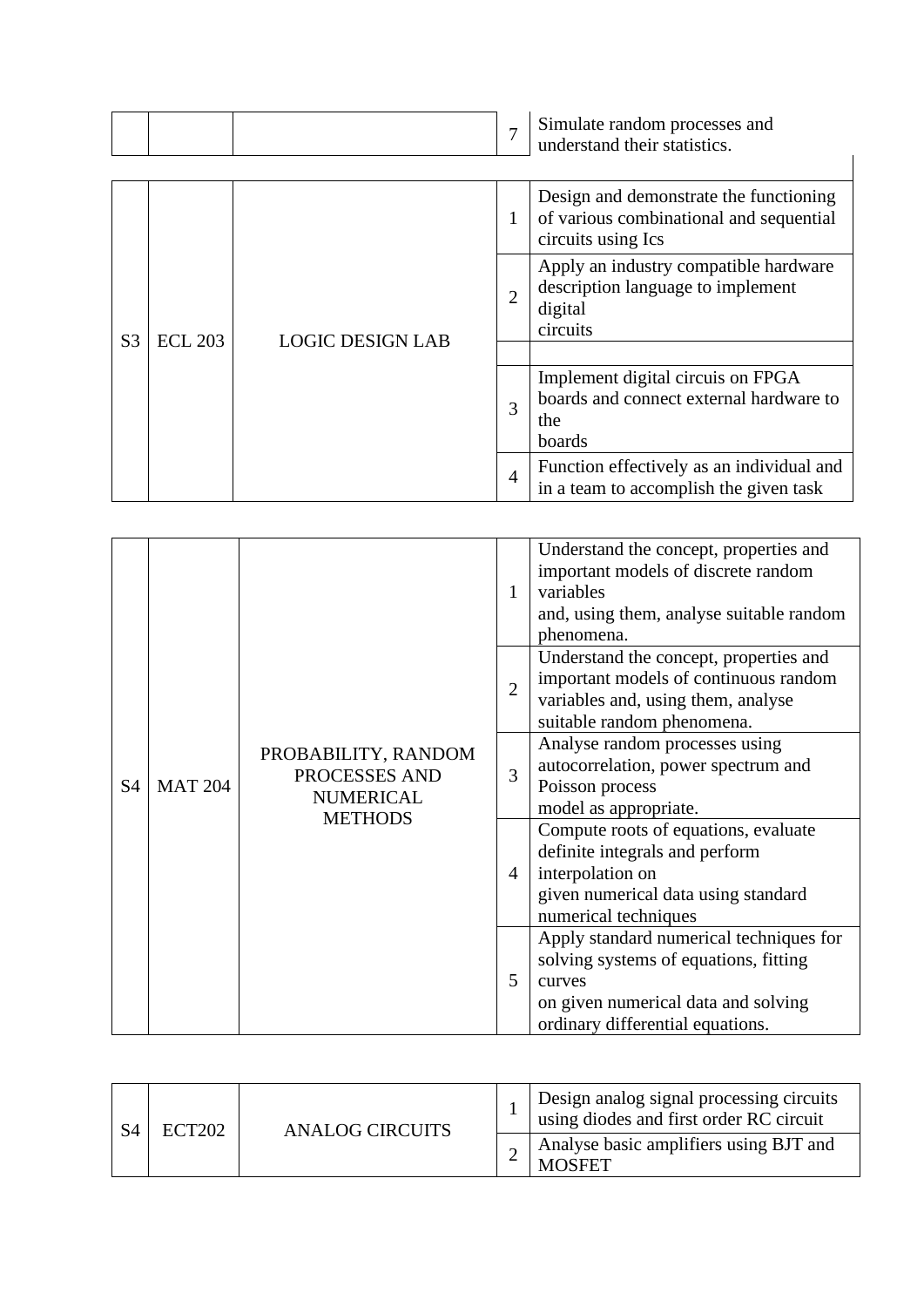|  |  |  |  | Apply the principle of oscillator and<br>regulated power supply circuits |
|--|--|--|--|--------------------------------------------------------------------------|
|--|--|--|--|--------------------------------------------------------------------------|

|    |                |                            |                | Apply properties of signals and systems<br>to classify them              |
|----|----------------|----------------------------|----------------|--------------------------------------------------------------------------|
|    |                |                            |                | Apply properties of signals and systems<br>to classify them              |
| S4 | <b>ECT 204</b> | <b>SIGNALS AND SYSTEMS</b> | 3              | Describe orthogonality of signals and<br>convolution integral.           |
|    |                |                            | $\overline{4}$ | Apply transfer function to compute the<br>LTI response to input signals. |
|    |                |                            | 5              | Apply sampling theorem to discretize<br>continuous time signals          |

|                |                |                                              | 1              | Explain the functional units, I/O and<br>memory management w.r.t a typical<br>computer architecture.                                            |
|----------------|----------------|----------------------------------------------|----------------|-------------------------------------------------------------------------------------------------------------------------------------------------|
|                |                | <b>COMPUTER</b>                              | $\overline{2}$ | Distinguish between microprocessor and<br>microcontroller.                                                                                      |
| S <sub>4</sub> | <b>ECT 206</b> | <b>ARCHITECTURE AND</b><br>MICROCONTROLLERS* | 3              | Develop simple programs using assembly<br>language programming.<br>Interface 8051 microcontroller with<br>peripheral devices using ALP/Embedded |
|                |                |                                              | $\overline{4}$ |                                                                                                                                                 |
|                |                |                                              | 5              | Familiarize system software and<br>Advanced RISC Machine Architecture.                                                                          |

|                |               |                                                    | 1                                                                                                                                                                                                                                                                                                           | Explain the background of the present<br>constitution of India and features  |
|----------------|---------------|----------------------------------------------------|-------------------------------------------------------------------------------------------------------------------------------------------------------------------------------------------------------------------------------------------------------------------------------------------------------------|------------------------------------------------------------------------------|
|                |               |                                                    | Utilize the fundamental rights and duties.<br>2<br>Understand the working of the union<br>3<br>executive, parliament and judiciary.<br>Understand the working of the state<br>$\overline{4}$<br>executive, legislature and judiciary.<br>Utilize the special provisions and<br>5<br>statutory institutions. |                                                                              |
| S <sub>4</sub> |               | <b>COURSE NAME</b><br><b>CONSTITUTION OF INDIA</b> |                                                                                                                                                                                                                                                                                                             |                                                                              |
|                | <b>MCN202</b> |                                                    |                                                                                                                                                                                                                                                                                                             |                                                                              |
|                |               |                                                    |                                                                                                                                                                                                                                                                                                             |                                                                              |
|                |               |                                                    | 6                                                                                                                                                                                                                                                                                                           | Show national and patriotic spirit as<br>responsible citizens of the country |

|    |                                                                       |                                                                                            | Design and demonstrate the functioning<br>of basic analog circuits using discrete<br>components. |  |
|----|-----------------------------------------------------------------------|--------------------------------------------------------------------------------------------|--------------------------------------------------------------------------------------------------|--|
| S4 | <b>ANALOG CIRCUITS AND</b><br><b>ECL 202</b><br><b>SIMULATION LAB</b> | Design and simulate the functioning of<br>basic analog circuits using simulation<br>tools. |                                                                                                  |  |
|    |                                                                       |                                                                                            | Function effectively as an individual and<br>in a team to accomplish the given task.             |  |